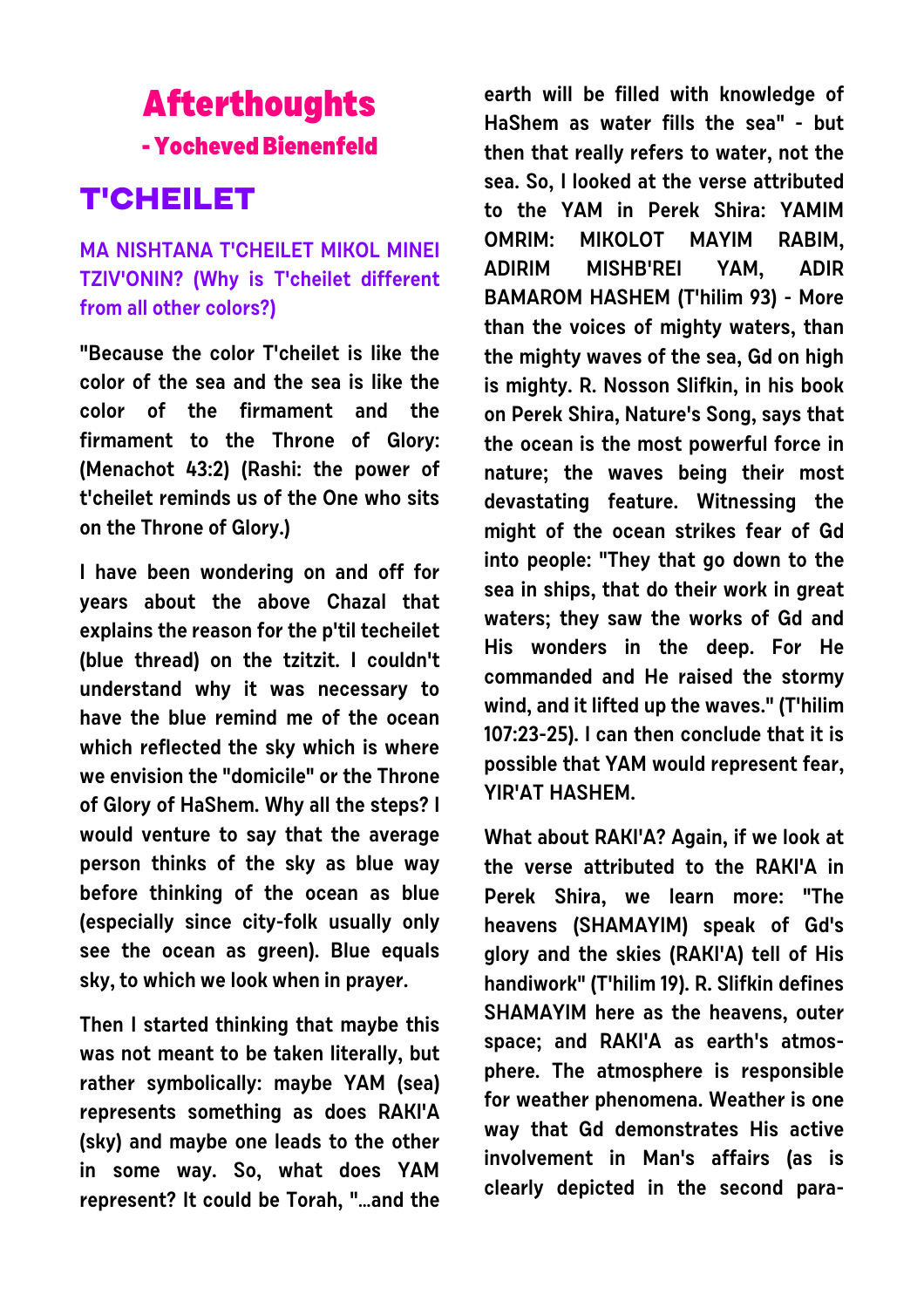**graph of the daily Sh'ma, (V'HAYA IM SHAMO'A…). The RAKI'A tells us that Gd is closely involved in a relationship with us. And although this relationship carries within it the possibility of ONESH - punishment - as well, it is a relationship nonetheless, and that allows me to feel closer to Gd. Perhaps this could represent AHAVAT HASHEM the love of Gd.**

**So now, I'm beginning to understand the need for the blue to represent YAM as well as RAKI'A, which ultimately would lead to KISEI HAKAVOD. What confirmed this conclusion for me was a Kli Yakar I found on the parsha of tzitzit. He asks, how can looking at a 'blue thread' remind us to do mitzvot? (UR-ITEM OTO - can't refer to the tzitzit because that is feminine and it should say UR-ITEM OTAH, so it must refer to the blue thread. This would create a problem in our understanding of Rashi's take on the gematria of 'tzitzit').**

**In answering, he cites the Sifrei in Ha'azinu: "Look at the heavens that I created to serve you; have they changed their measurements or has the orb of the sun risen from the West? Not only that but it is happy to fulfill my desire, as it says '...and it is like a bridegroom leaving his marriage canopy, rejoicing as a 'gibor' to run on his route'(T'hilim 19). Will you not fear Me… who has placed the sand as a border to the sea as an eternal law (Yirmiyahu 5:22); has it changed its qualities? Not only that, but it regrets wanting to and cannot as it** **says 'and they storm (the waves) but they cannot overcome'. From here is proof that the sea doesn't change its ways - its qualities - out of fear, for it regrets that it is not permitted to do what it wants; and the heavens do not change their qualities out of love."**

**"…One who performs out of love and serves HaShem with joy, is greater than one who merely fears Gd… therefore it is as if the sea is always before his eyes and afterwards… like one who looks at the sky; for the sea (YAM) resembles the heavens and from it he will learn to fear and to do. Just as the RAKI'A, not only doesn't change but rejoices to serve, so too, he should also serve HaShem with joy and from love. And if you say, what is the advantage of one who serves HaShem out of love over one who serves out of fear, this is why we are taught 'the RAKI'A resembles the Throne of Glory', for through this, he will remember that through love (raki'a) he will come to cling to the Sh'china".**

**The Kli Yakar, then concludes that the first stage is YIR-A, fear. It would seem to be a more natural instinct towards the Almighty. Then, this recognition of Gd's might lead one to realize that this same power provides us with our needs, relates to us through natural phenomena in a personal way; a realization that would encourage AHAVAT HASHEM, the love of Gd. And serving Gd from love would, ultimately, lead to His throne, representing our clinging to Him.**